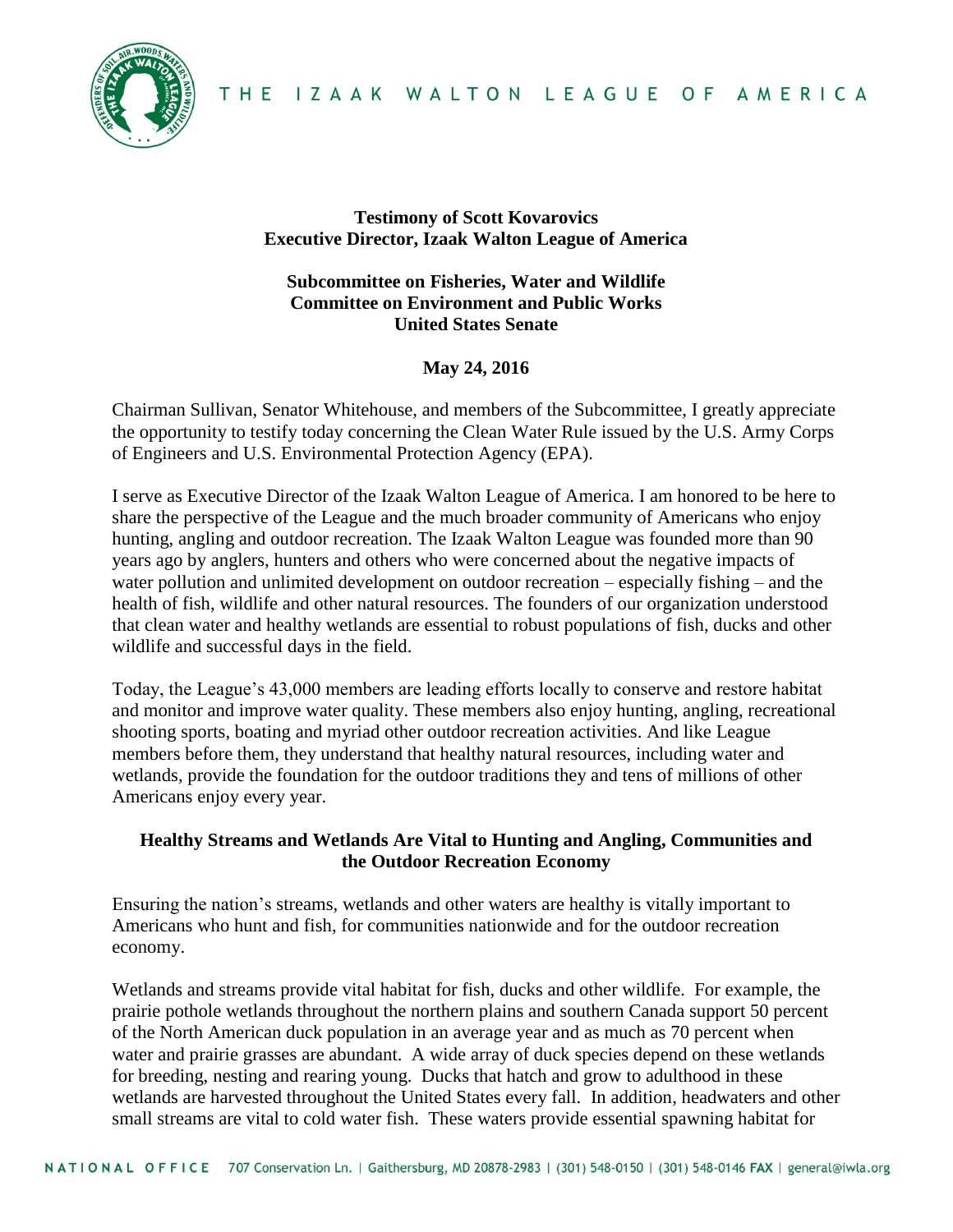trout, salmon and other fish and are then essential to supporting these fish throughout their lifecycles.

However, following two confusing U.S. Supreme Court decisions (*SWANCC* in 2001 and *Rapanos* in 2006) and subsequent agency guidance, many streams and wetlands are increasingly at risk of being polluted or drained and filled. According to EPA, the types of streams that flow to public drinking water supplies for more than 117 million Americans are at increased risk of pollution. Wetlands are not only at greater risk, the nation is losing natural wetlands at a growing rate. In the most current *Status and Trends of Wetlands* report, the U.S. Fish and Wildlife Service concludes the rate of wetlands loss increased by 140 percent during the 2004-2009 period – the years immediately following the Supreme Court decisions – compared with the previous assessment period (1998-2004). This is the first documented acceleration of wetland loss since the Clean Water Act was enacted more than 40 years ago.

Each year, nearly 47 million Americans head into the field to hunt or fish. These are not simply traditions or hobbies – they are fundamental components of our nation's economy. The money sportsmen and women spend benefits major manufacturing industries and small businesses in communities across the country. These expenditures directly and indirectly support more than 1.5 million American jobs and ripple through the economy to the tune of more than \$200 billion per year. Many other forms of outdoor recreation also depend on clean water and a healthy environment. According to the Outdoor Industry Association, boating – including canoeing and kayaking – had a total economic impact of \$206 billion in 2012, supporting 1.5 million additional jobs in this country.

In addition to providing critical habitat for fish and wildlife and directly supporting hunting and angling, wetlands also provide a host of other benefits to people and communities across the country. Natural wetlands are arguably the most cost-effective protection against flooding for communities large and small. According to the National Weather Service, the 30-year average for flood damage is \$8.2 billion annually. Conserving wetlands is a fiscally prudent alternative to building higher levees and concrete storm walls and armoring every stream bank with rip-rap.

# **The Clean Water Rule is Balanced, Science-based and Limited in Scope**

The Clean Water Rule adopted by the Army Corps and EPA in 2015 is science-based, limited and more specifically identifies waters that are – and are not – covered by the Clean Water Act. The final rule represents a scientifically and legally sound definition of covered waters that:

- **Narrows the historic scope of the Clean Water Act jurisdiction**, excluding protections for some wetlands and other waters that were protected under the Act before 2001.
- **Clearly defines the limits of tributaries** through physical features, including bed, bank and ordinary high water mark, and distinguishes tributaries from dryland ditches and erosional features.
- **Draws bright line physical and measureable boundaries on covering adjacent and nearby waters.**
- **Preserves and enhances existing exemptions for farming, ranching, forestry and other land uses.**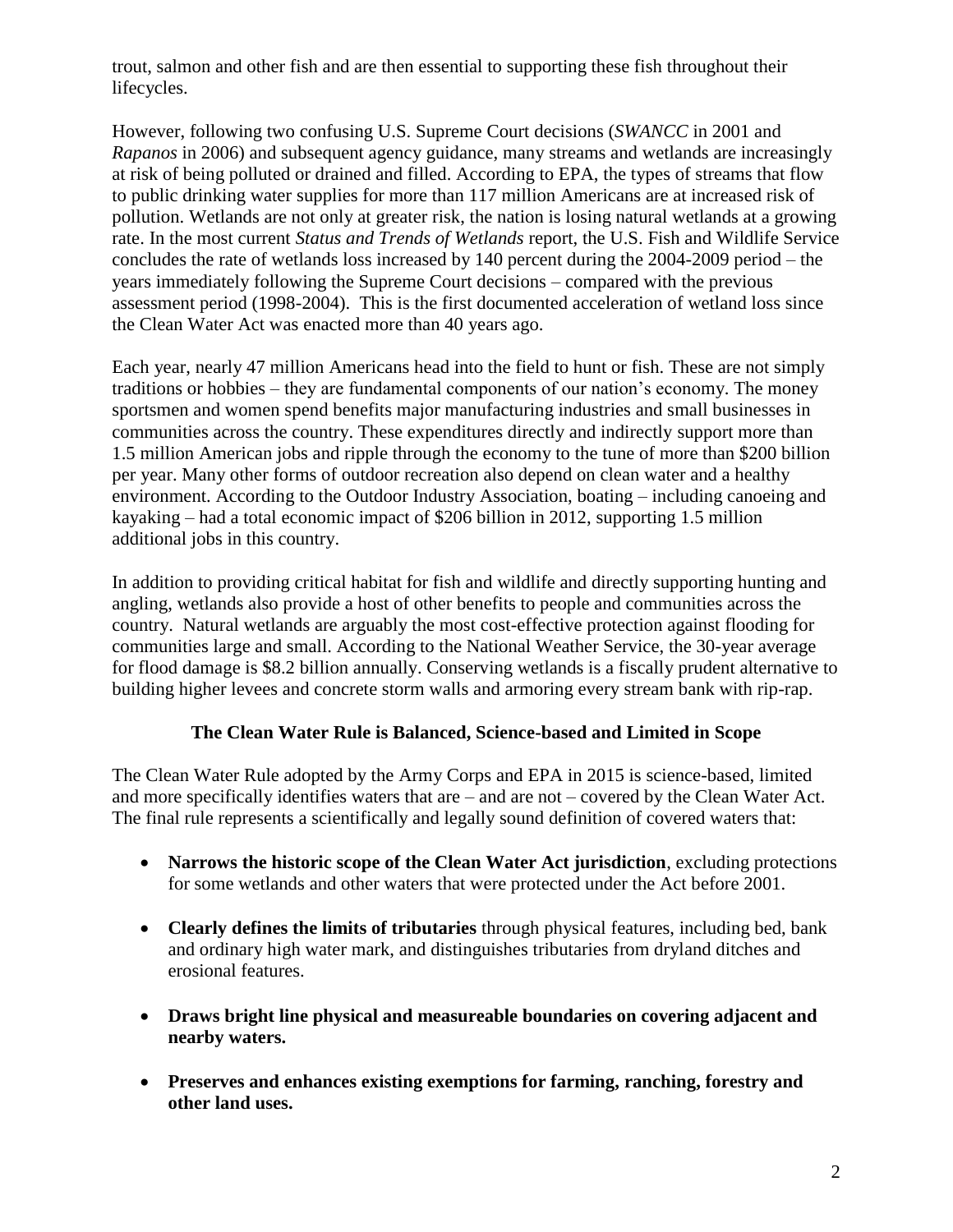Hunting, angling and conservation groups, including the League, strongly support the final rule. It is also supported by businesses and industries that depend on clean water and a healthy environment. The following quotations highlight some of that support:

"The clean water rule is good for our business, which depends on clean, fishable water. Improving the quality of fishing in America translates directly to our bottom line, to the numbers of employees we hire right here in America, and to the health of our brick-andmortar stores all over the country."

*— Dave Perkins, executive vice chairman of The Orvis Company, America's longest continually-operating fly fishing business, with 66 retail stores and 10 outlets in the United States and approximately 1,700 employees*

"This important final rule provides clarity on protections for the lifeblood of many of our country's prized fisheries. The health of these headwaters sets the tone for all waters downstream and creates the backbone of our nation's water resources. If we as a nation fail to protect our headwater streams and wetlands, we could jeopardize the economy of the hunting and fishing industry and put millions of people out of work." *— Benjamin Bulis, president of the American Fly Fishing Trade Association, the sole trade organization for the fly fishing industry*

"Our brewery and our communities depend on clean water. Beer is, after all, over 90 percent water, and if something happens to our source water, the negative effect on our business is almost unthinkable . . . .We all rely on responsible regulations that limit pollution and protect water at its source. Over the past 23 years, we've learned that when smart regulation and clean water exist for all, business thrives."

*— Andrew Lemley, government affairs representative, New Belgium Brewing* 

"The EPA's rule gives the business community more confidence that clean water sources, including streams and wetlands, are protected, and removes uncertainty surrounding the agency's authority to protect our waterways. This is good for the economy, and vital for businesses that rely on clean water for their success."

— *Richard Eidlin, vice president of policy and campaigns, American Sustainable Business Council, which represents 250,000 businesses and 325,000 entrepreneurs, executives, managers, and investors*

#### **Exemptions from the Clean Water Act are Maintained and Enhanced by the Clean Water Rule**

Since 1977, the Clean Water Act has included a number of exemptions from the section 404 dredge and fill permit process for discharges associated with farming, construction, mining and other activities. For example, the discharge of dredge or fill material "from normal farming, silviculture, and ranching activities such as plowing, seeding, cultivating, minor drainage, harvesting for the production of food, fiber, and forest products, or upland soil and water conservation practices" (section  $404(f)(1)(A)$ ) is generally exempt from permitting. Other provisions exempt "construction or maintenance of farm or stock ponds or irrigation ditches, or the maintenance of drainage ditches" (section  $404(f)(1)(C)$ ); "construction of temporary sedimentation basins on a construction site which does not include placement of fill material into the navigable waters" (section  $404(f)(1)(D)$ ); and "construction or maintenance of farm roads or forest roads, or temporary roads for moving mining equipment . . ." (Section  $404(f)(1)(E)$ ). These exemptions do not apply to activities that would bring waters of the United States into